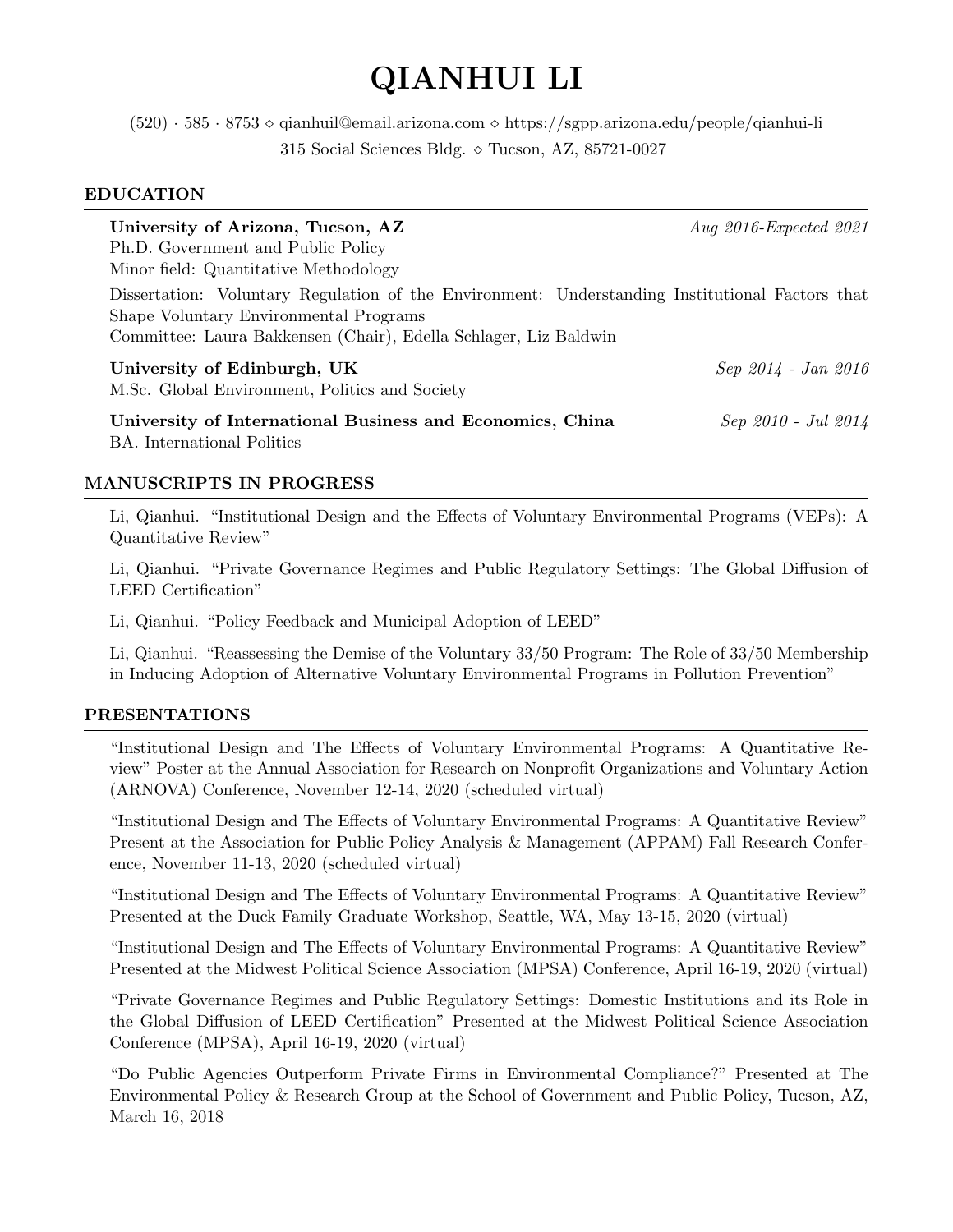"Improving the Performance of Self-Regulation: The Effects of Government Intervention in Self-Auditing for Hazardous Waste Regulation". Presented at Saguaro Symposium, Tucson, AZ, February 9, 2018

## FELLOWSHIPS, GRANTS & AWARDS

School of Government and Public Policy Travel Funding Grant, University of Arizona, 2019

School of Government and Public Policy Summer Research Fellowship, University of Arizona, 2018

School of Government and Public Policy Travel Funding Grant, University of Arizona, 2018

Graduate and Professional Student Council Travel Grant, University of Arizona, 2017

School of Government and Public Policy Summer Research Fellowship, University of Arizona, 2017

Undergraduate Merit Scholarship, University of International Business and Economics, 2010-2014

## RESEARCH EXPERIENCE

Research Assistant, Dr. Laura Bakkensen, University of Arizona, Spring 2018

Research Fellow, "Deer Management and Woodland Conflicts in Scotland", School of Geosciences, The University of Edinburgh, Fall 2015

Research Fellow, "The Fusion and Adaptation of Chinese and Foreign Residents in Beijing's Large-Scale International Community – Wangjing", School of International Relations, University of International Business and Economics, Summer 2011

## PROFESSIONAL EXPERIENCE

Managing Editor, Policy Studies Journal, August 2017- May 2019

Office of Digital Learning Workshop, University of Arizona, Fall 2019 Certification in GTA Online Course Design Bootcamp

Inter-university Consortium for Political and Social Research Summer Workshop Series, University of Michigan, Ann Arbor. July 2018 Certifications in Bayesian Modelling and Game Theory

## TEACHING EXPERIENCE

Instructor of Record, PA/POL206: Public Policy and Administration. University of Arizona. Fall 2020

Instructor of Record, PA480: The Formation of Public Policy. University of Arizona. Summer 2020

Instructor of Record, SGPP303: The Politics and Policy of the Developing World. University of Arizona. Summer 2019

Teaching Assistant, POL204: Comparative Politics in the Age of Globalization. University of Arizona. Fall 2019, Spring 2020

Teaching Assistant, SGPP300: Politics, Policy and Governance - the US and the World. University of Arizona. Fall 2016, Spring 2017

## PROFESSIONAL SKILLS

R Stata ArcGIS LaTex NetLogo

## RESEARCH INTERESTS